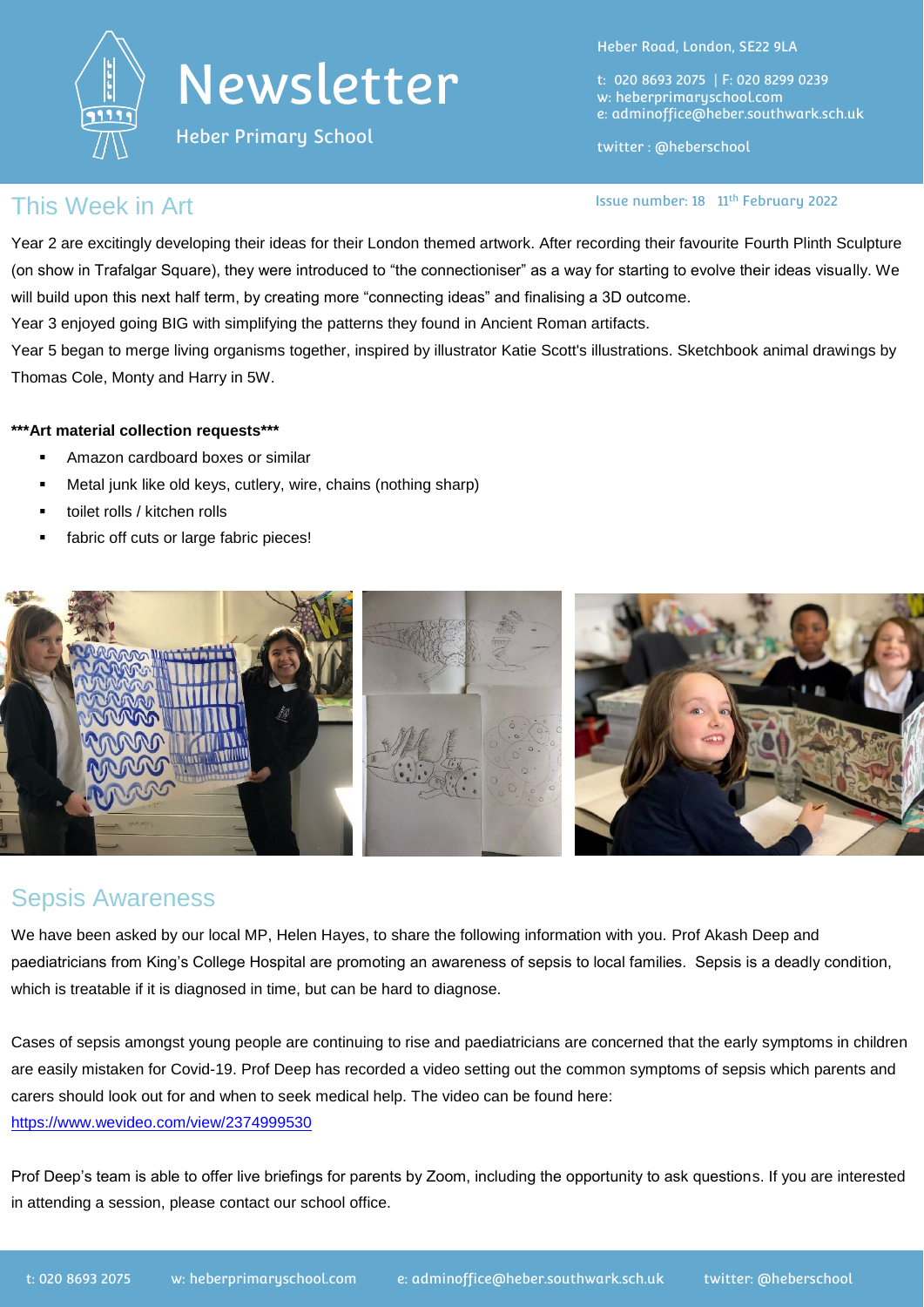

Heber Primary School

Heber Road, London, SE22 9LA

t: 020 8693 2075 | F: 020 8299 0239 w: heberprimaryschool.com e: [adminoffice@heber.southwark.sch.uk](mailto:adminoffice@heber.southwark.sch.uk)

twitter : @heberschool

#### Heber is the New Anfield

At school we have been working on the 'Fortress Heber' project. Visiting teams need to know that we have a very strong school community. We are friendly, but we do not want the visitors feeling too relaxed.

Our Year 6 boys played St John and St Clements after school on Thursday this week. Our resplendent astro turf shimmered in the fading winter light. The 'crowds' started to arrive. More accurately, our lovely afterschool club (rent-a-mob) came to the playground. About 50 very excited children. In addition, some older brothers and sisters who left the school years ago turned up. Then several teachers came down to the playground, obviously bored with having to mark countless books.

The crowd resembled a young Anfield Kop. Heber children were ready to sing. It was not the Liverpool anthem "you'll never walk alone", it was the Heber anthem "we beat them, we bash them, we beat and bash them, it's our passion!" The Fortress was in good voice.

The match was fast paced throughout. Both teams showed tremendous technical skills. Heber took the lead but immediately St Johns and St Clems scored. We then took the lead again only for the visitors to claw back a goal that made it 2-2 with only 5 minutes left. Clearly our skilful opponents were not fazed by the noise. It was definitely 'squeaky bum time' (Alex Ferguson). Thankfully Mr Adams and not Mr Neve-Dunn was in charge of substitutions. Showing the tactical awareness of Pep Guardiola, his substitutes brought new life into the team. **The final score was 4-2 to Heber.**

Well done to all the players – Samuel, Jacob, Nathaniel, Ibrahim, Charlie, Finn, Joe, Max L, Kaya, Leo and Malachi.

#### Three Times Unlucky

#### **Year 4 boys football team**

Three times the Year 4 boys have been ready to play the football match against local rivals Harris East Dulwich. Three times the opponents have postponed the match for what are 3 seemingly legitimate reasons (a playground flood, covid and a clerical error). However, Mr Neve-Dunn is spreading the rumour that local schools are scared to play our superb team. Rather than go home disappointed once again, the team stayed after school and had an excellent training session on our lovely Astroturf.



Well done to Jamie, Ivo, William, Teddy, Jack, Chester, Liam, Caspar and Kai.

### Nursery 2022-23 Application Deadline

If you have a child attending Nursery in September or know someone who does, please remember that the deadline to apply for a place in Heber's Nursery is Friday 1<sup>st</sup> April. Application forms can be found on our website below, under Admissions / Nursery, or you can contact the school office for a hard copy or request a Word document via email. <https://heberprimaryschool.com/about/admissions/>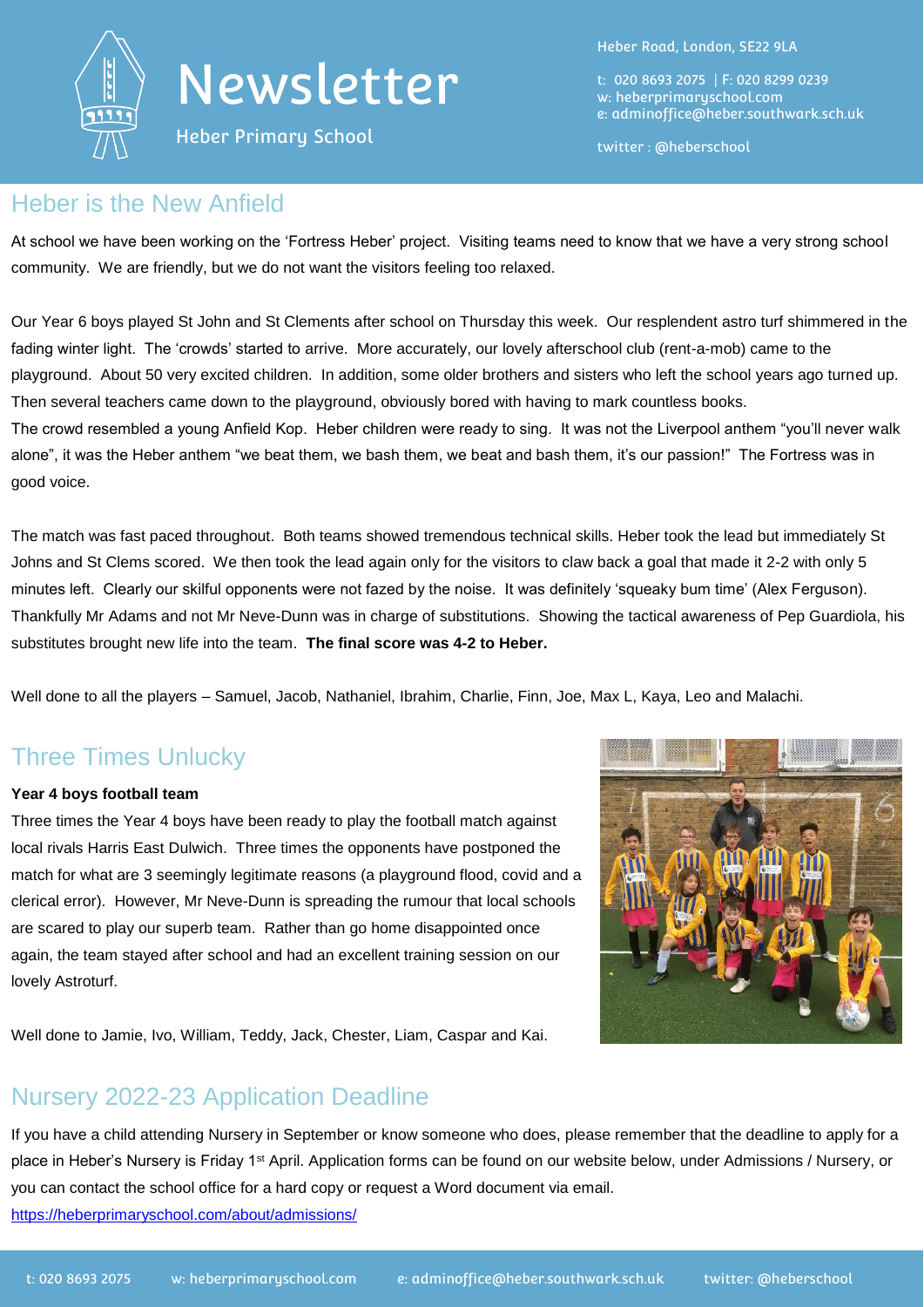

Heber Primary School

Heber Road, London, SE22 9LA

t: 020 8693 2075 | F: 020 8299 0239 w: heberprimaryschool.com e: [adminoffice@heber.southwark.sch.uk](mailto:adminoffice@heber.southwark.sch.uk)

twitter : @heberschool

#### Poetry in Year 6

As part of their English lessons, Year 6 have been studying the poem 'Tyger' by William Blake and have used this to inspire their own poetry. Along with this work, the year group have been reading the text 'Can We Save the Tiger', by Martin Jenkins which helps the children to explore the themes of evolution and inheritance, whilst focusing on the issue of endangered animals around the world. Ruth's poem, pictured below, reflects this growing interest in Year 6 brilliantly.

White fox, white fox, cool and bright,<br>In the landscape with no light, Changing, moving to our new Earth,<br>Why do we hurt when it brings no ruith? Far away the Northern lights,<br>Casts glav on foxes by the night,<br>Do we want to harm and curse,<br>This creature who we cauld now nurse, Blending, blurring to a bleak new life,<br>Of cold and ice and snow and strife, We're moving away from what we've done,<br>And who's fighting for them - there's no-one, White fox, white fox, cool and bright,<br>In the landscape with no light,<br>Changing, moving to our new Farth,

### Special mentions for Music

Ms. Harrower's special mentions for excellent effort in music this week:

- 4N Swizz, for excellent listening, joining in and a lovely performance on the piano.
- 4C Frankie, for incredible focus on the task!
- 6F Esme for leading the singing on the round
- 6A Miss Finch's group for their truly excellent soundscape on the poem.
- 2JP Myiesha beautiful, well thought out fish dancing.
- 5K -Tess for excellent engagement in our listening tests, Demilade for spotting the ground bass and Gianni, for getting almost every instrument in the listening tests!



### February Half-Term Holiday Camp

Bookings are still open for February Half-Term Holiday Camp. For further information and to book a place, please visit our website:

<https://heberprimaryschool.com/parents/magna/>



BOOKINGS NOW OPEN UNTIL MONDAY 7TH FEBRUARY 2022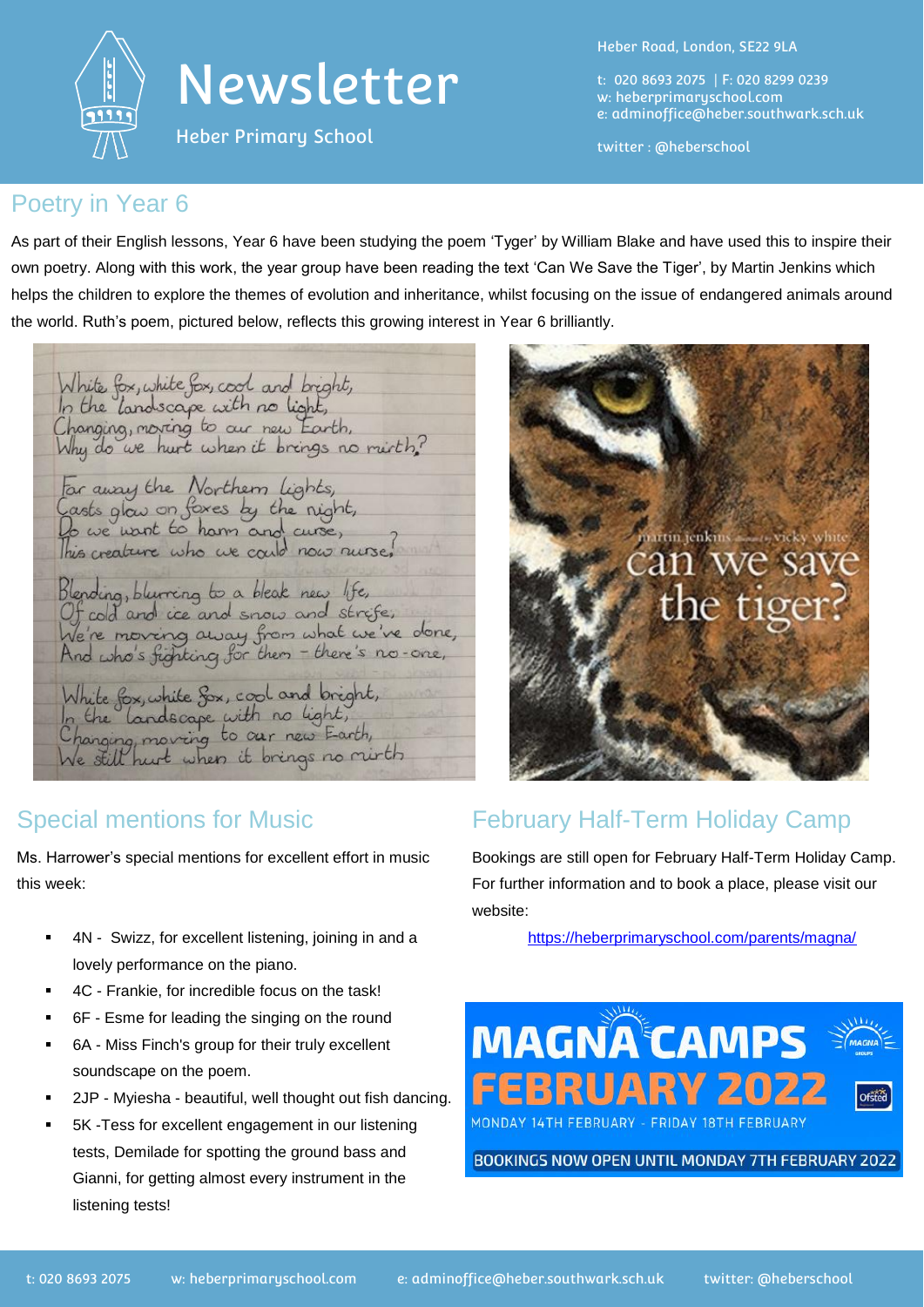

Heber Primary School

Heber Road, London, SE22 9LA

t: 020 8693 2075 | F: 020 8299 0239 w: heberprimaryschool.com e: [adminoffice@heber.southwark.sch.uk](mailto:adminoffice@heber.southwark.sch.uk)

twitter : @heberschool

#### A Message from our Governors

As a Governing Body, we would like to be in regular touch with you, so we will be writing updates for the newsletter and arranging more face-to-face opportunities (Covid willing!) to meet and talk to you. At this point, we want to assure all our parents and carers that we are closely involved in making sure that Heber has the right health, safety and operational measures in place to protect our children and staff. These measures (e.g. mask wearing, bubbles, mixing, class closures, online teaching, letters to staff and parents, etc.) must reflect the latest and changing guidance from the Department for Education, Public Health England and Southwark. It's a tricky balance, as we are sure you can imagine, but the role of the governors is to make sure that the school abides by them. Guidance changes regularly as do our infection and self-isolation cases. We appreciate that sometimes the measures that the school has to put into place and speed of change can be very frustrating for families (and our staff). We all want to provide as normal an experience as possible for the children and we co-chairs meet Rivka to discuss these and other matters on a weekly (and sometimes daily) basis.

We would also like to thank the Heber staff for being incredibly resourceful and flexible in the way they continue to respond to the ever-changing situation. It is an enormous logistical challenge to carry on providing the level of support and teaching that they do and we really appreciate their commitment and care.

In other news, we will soon be advertising for a new Parent Governor to join the board. If you are interested in joining us to grapple with providing a happy school experience with the best outcomes for all our children alongside Covid, budget cuts, a Victorian building, changing curriculum, a changing East Dulwich demographic – watch this space! It's never uninteresting!

#### Stars of the Week

Congratulations to the following children who were chosen as the Star of the Week for demonstrating our school values this week: Reception – Cataleya (RC) and Sofia (RP) Year 1 – Fedora (1DT) and Teddy (1H) Year 2 – Arthur (2JP) and Sam (2S) Year 3 – George (3KE) and Amelia (3N) Year 4 – Ethan (4C) and Baxter and Hadia (4N) Year 5 – Tess (5K) and the of 5W Year 6 – Ariannah (6A) and Samuel (6F)

### Academic Excellence Awards

This week in our Merit Assembly we celebrated the successes of a child from each class, who excelled in their learning and produced some outstanding work. Well done to the following children: Reception – Heidi (RC) and Hettie (RP) Year 1 – Aadam (1DT) and Kira (1H) Year 2 – Teddy (2JP) and Ena (2S) Year 3 – Joseph (3KE) and Jack C (3N) Year 4 – Imogen (4C) and Hushai (4N) Year 5 – Hamid (5K) and Paton (5W) Year  $6 -$  Jacob (6A) and Max (6F)

#### World Book Day

To coincide with World Book Day on Thursday 3rd March, we will be inviting children to come into school dressed as a character from their favourite book. As we have a Shakespearean theme across our Book Week, we would be delighted to see costumes inspired by either Shakespeare texts or the period of time. Previously, we have had a Shakespeare themed Book Week when studying The Tempest, and children came to school dressed as words or phrases that were invented by Shakespeare. Although this was tricky, the children rose to the challenge and we had some excellent costumes. Prizes and extra house points will be awarded to the children with the best Shakespeare inspired costumes!